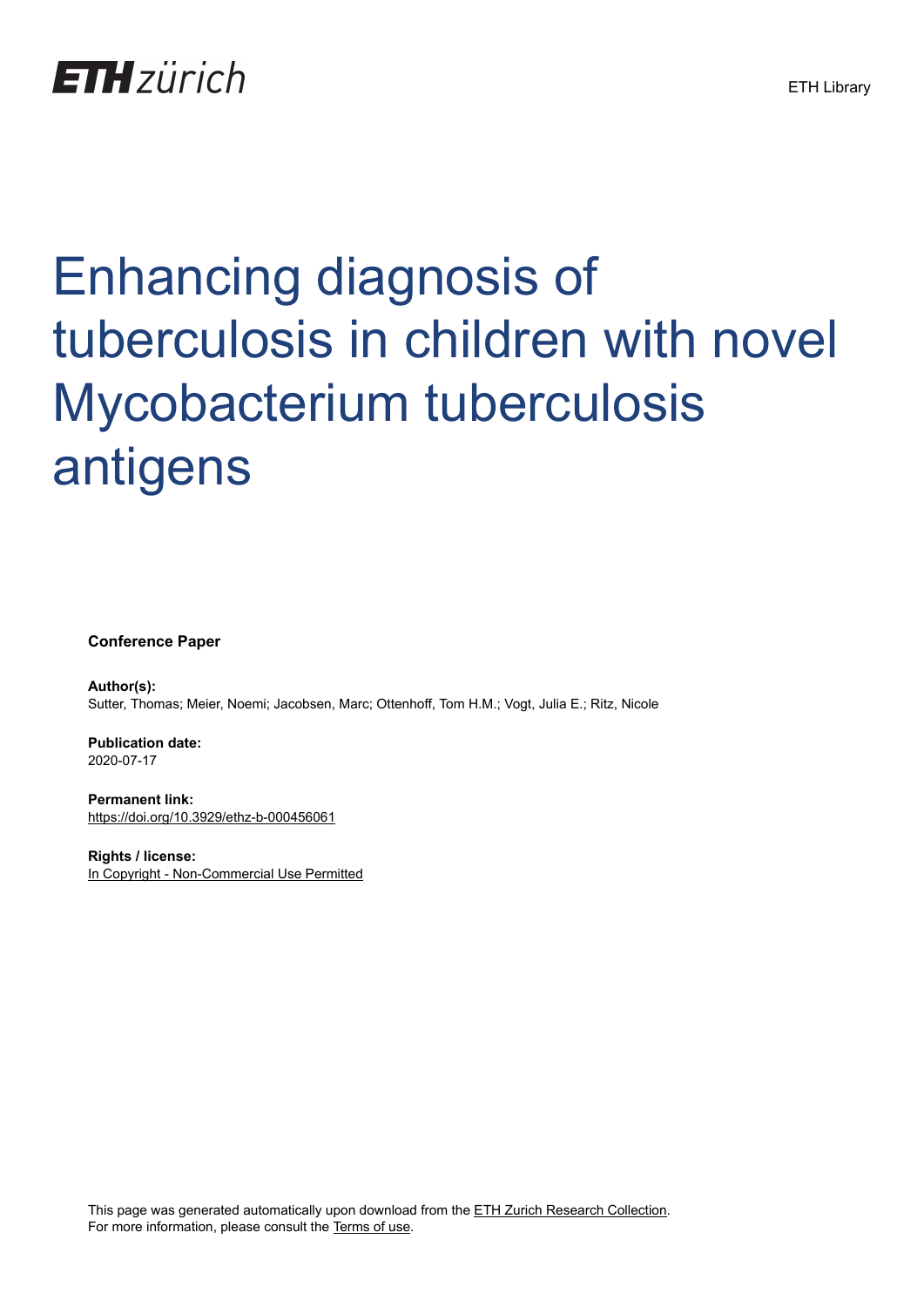# Enhancing diagnosis of tuberculosis in children with novel Mycobacterium tuberculosis antigens

### Abstract

Diagnosing tuberculosis in children is a challenging task. Microbiological confirmation of tuberculosis disease is often lacking, and standard immunodiagnostics including the tuberculin skin test and interferon- $\gamma$  release assay for tuberculosis infection have limited sensitivity. Recent research suggests that the inclusion of novel Mycobacterium tuberculosis antigens have the potential to improve standard immunodiagnostic tests for tuberculosis. In this work, we aim to identify new optimal antigen-cytokine combinations using novel Mycobacterium tuberculosis antigens and cytokine read-outs in order to improve immunodiagnostic assays for tuberculosis. As diagnostic tools for tuberculosis in children are still insufficient, new immunodiagnostic tests have the potential to improve diagnosis in this patient group.

# 1. Introduction

Tuberculosis (TB) remains one of the leading causes of death globally. Current estimates show that one in ten TB cases occur in children below 15 years of age with an annual estimated number of 1 million cases of childhood TB disease in 2017 [\(WHO,](#page-5-0) [2018a\)](#page-5-0). Despite being a preventable and curable infectious disease, 233'000 children died of TB in 2017, of which 80% occurred in children below 5 years of age. The recent World Health Organization roadmap

Thomas M. Sutter<sup>1</sup> Noemi Meier<sup>23</sup> Marc Jacobsen<sup>4</sup> Tom H.M. Ottenhoff<sup>5</sup> Julia E. Vogt<sup>1</sup> Nicole Ritz<sup>2367</sup>

towards ending TB in children and adolescents mentions up to 69% underdiagnosis and highlights the development of accurate, non-sputum-based diagnostics tests for TB disease and infection as a key action towards ending TB in children and adolescents [\(WHO,](#page-5-0) [2018b\)](#page-5-0). In young children TB disease is often of paucibacillary nature and therefore remains undiagnosed [\(Perez-Velez & Marais,](#page-5-0) [2012\)](#page-5-0). In addition collection of samples for microbiological proof in this patient group is challenging and reaches 50% at best [\(Nemeth et al.,](#page-5-0) [2014\)](#page-5-0). As a consequence, non-sputum-based diagnostic tests based on immunological evidence of TB have been developed. These tests rely on the measurement of a recall cell mediated immune response triggered by in vivo or in vitro mycobacterial antigens. Until two decades ago the tuberculin skin test has been the standard test, measuring a local skin induration after injection of purified protein derivative, a Mycobacterium tuberculosis protein mixture. However, because of its low specificity especially in Bacille Calmette-Guérin vaccinated individuals, interferon-gamma release assays have been developed, and have become the standard immunodiagnostic test of TB infection in adults [\(Diel et al.,](#page-5-0) [2010\)](#page-5-0). Unfortunately interferon-gamma release assay have two major limitations: lower performance in children with a sensitivity ranging from 62% to 83% and inability to discriminate between TB disease and TB infection [\(Sollai et al.,](#page-5-0) [2014;](#page-5-0) [Mandalakas et al.,](#page-5-0) [2011\)](#page-5-0). Recent research suggests that incorporation of novel Mycobacterium tuberculosis antigens expressed during different stages of TB (reviewed in [Meier et al.](#page-5-0) [\(2018\)](#page-5-0)) and the measurement of additional cytokines [\(Walzl et al.,](#page-5-0) [2011\)](#page-5-0) can improve performance of currently used interferon-gamma release assay. Evaluation of novel diagnostic tests incorporating different Mycobacterium tuberculosis antigens and cytokines are therefore feasible tests suitable for pediatrics and urgently needed [\(WHO,](#page-5-0) [2013\)](#page-5-0). The aim of our study is to include novel Mycobacterium tuberculosis antigens and measure additional cytokines for the immune diagnosis of childhood TB. We use supervised and unsupervised machine learning algorithms to compare groups and identify the best antigencytokine pairs.

<sup>&</sup>lt;sup>1</sup>Department of Computer Science, ETH Zurich, Zurich, Switzerland <sup>2</sup>Mycobacterial Research Laboratory, University of Basel Children's Hospital, Basel, Switzerland <sup>3</sup>Faculty of Medicine, University of Basel, Basel, Switzerland <sup>4</sup>Children's University Hospital Düsseldorf, Düsseldorf, Germany <sup>5</sup>Department of Infectious Diseases, Leiden University Medical Center, Leiden, Netherlands <sup>6</sup>Pediatric Infectious Diseases and Vaccinology Unit, University of Basel Children's Hospital, Basel, Switzerland <sup>7</sup>Department of Pediatrics, Royal Children's Hospital Melbourne, Parkville, Australia. Correspondence to: Thomas M. Sutter <thomas.sutter@inf.ethz.ch>.

*Proceedings of the 37<sup>th</sup> International Conference on Machine Learning*, Vienna, Austria, PMLR 108, 2020. Copyright 2020 by the author(s).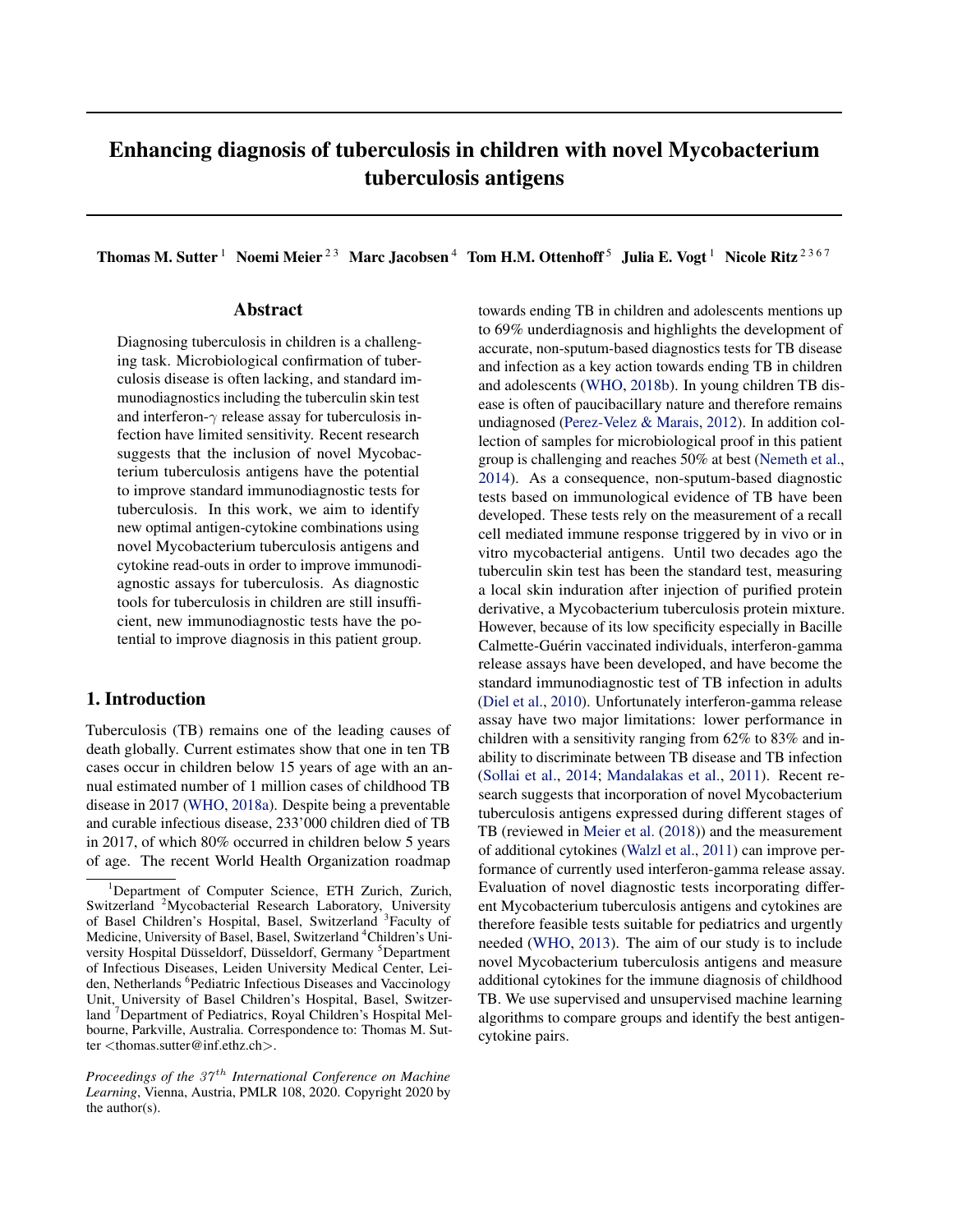#### 2. Data

The Childhood Tuberculosis in Switzerland Study (CIT-RUS) is a prospective multicenter observational study (registered at ClinicalTrials.gov NCT03044509). Eligible are children undergoing evaluation for TB exposure, infection or disease below the age of 18 years. Children that have been treated previously or that have started treatment more than 5 days before study inclusion are excluded. Upon enrolment baseline characteristics, clinical scores and TB test results done by the treating physician are recorded. The study participants were classified into the following three groups: confirmed/unconfirmed TB, TB infection, and unlikely TB according to previously published case definitions [\(Graham et al.,](#page-5-0) [2015\)](#page-5-0) (for further details see appendix [A\)](#page-6-0). Granulocyte-macrophage colony-stimulating factor (GM-CSF), interferon (IFN)- $\gamma$ , IFN-  $\gamma$ -inducible protein (IP)-10, interleukin (IL)-1 receptor-antagonist (RA), IL-2, IL-6, IL-10, IL-13, IL-17, soluble cluster of differentiation 40 ligand (sCD40L) and tumor necrosis factor (TNF)- $\alpha$  were measured using a Luminex technology according to manufacturer's instructions. As a pre-processing step, Cytokine concentrations were normalized [\(Dodge,](#page-5-0) [2006\)](#page-5-0) both within antigen-cytokine pairs (using a minimum-maximum (minmax) or a mean-standard deviation (mean-std) normalization) and within a patient's distribution of values (using a mean-std normalization) as indicated.

#### 3. Methods

In order to detect novel antigen-cytokine pairs that are able to distinguish between the different patient groups, we trained a well-established classifier. Discrimination of confirmed/unconfirmed TB and TB infection versus TB exposed, based on data containing information on all antigencytokine pairs, was achieved using a logistic regression classifier with L2-regularisation [\(Hoerl & Kennard,](#page-5-0) [1970\)](#page-5-0) (see appendix [A\)](#page-6-0). To get a reliable estimate of the discriminative classifier performance, a five-fold cross-validation was applied to a set of training data to select the model's hyperparameters. The performance of the discriminative classifier was evaluated using area under the receiver operating characteristics (AUROC) [\(Hanley & Mcneil,](#page-5-0) [1982\)](#page-5-0). The contribution of each antigen-cytokine pair to our predictive model was evaluated by analyzing the weight in the decision function.

A further goal of this study is to better understand three pre-defined patient subgroups (confirmed/unconfirmed TB disease, TB infection, unlikely TB). To achieve this aim, we analysed the data with an unsupervised, data driven approach. As we pre-defined 3 patient groups, we used Kmeans clustering algorithm [\(MacQueen,](#page-5-0) [1967\)](#page-5-0) with a given number of clusters (n=3) reflecting the anticipated number of patient groups of interest. Patients with incomplete measurements in any of the conditions (e.g. missing values) were excluded from this analysis.

As an additional analysis of the 3 patient sub-groups of interest, we compared the differences in median cytokine concentrations between confirmed/unconfirmed TB, TB infection and unlikely TB. Antigen-cytokine pairs with the greatest differences were selected and K-means clustering approach was performed as above on these selected antigencytokine pairs.

#### 4. Experiments & Results

A discriminative classifier distinguishes healthy from sick children and normalization of data results in improvement of the classifier's performance. A total of 59 patients had complete measurements for all antigencytokine pairs and were included in this analysis: confirmed TB ( $n=8$ ), unconfirmed TB ( $n=2$ ), TB infection ( $n=17$ ) and unlikely TB (n=32). Different methods of normalization (e.g. non-normalized data, antigen-cytokine pairs either normalized using min-max or mean-std normalization and normalization of antigen-cytokine pairs with min-max and between patient normalization with mean-std were applied to our dataset and resulted in differences between antigencytokine pairs and cytokine concentrations (supplementary Figure [3](#page-7-0) A-D). These differences influenced the outcome of the discriminative classifier (confirmed/unconfirmed TB and TB infection versus TB exposed). The AUROC was lower without normalization (AUROC =  $0.81 \pm 015$ ), compared to a normalization of antigen-cytokine pairs (AUROC minmax =  $0.89 \pm 0.12$  and AUROC mean-std =  $0.87 \pm 0.13$ ) or combining an antigen-cytokine pair normalization with individual patient normalization (AUROC min-max/mean-std  $= 0.95 \pm 0.03$ ) (Figure [1b\)](#page-3-0). The most important antigencytokine pairs that contributed to the performance of the discriminative classifier were consistent for the normalization methods used. Rv2346/47c- and Rv3614/15c- induced concentrations of IP-10 were the two antigen-cytokine pairs with the highest weight in the predictive model for all discriminative classifiers with normalized data (Figure [2b,](#page-4-0) supplementary Figure [4](#page-8-0) A-C). The weight of ESAT-6 and CFP-10 - induced concentrations of TNF- $\gamma$  for the predictive model was consistently high for all normalized and nonnormalized data. ESAT-6/CFP-10- induced concentrations of IFN- $\gamma$  were among the 10 antigen-cytokine pairs that contributed the most to the classifier for all non-normalized and normalized data except when mean-std normalization alone was applied. Rv2031c- induced concentrations of GM-CSF contributed to the performance of the classifier when any normalization method was applied with increasing weight for combined min-max and mean-std normalization. Combining data from the 10 antigen-cytokine pairs with the highest weight in the predictive model using both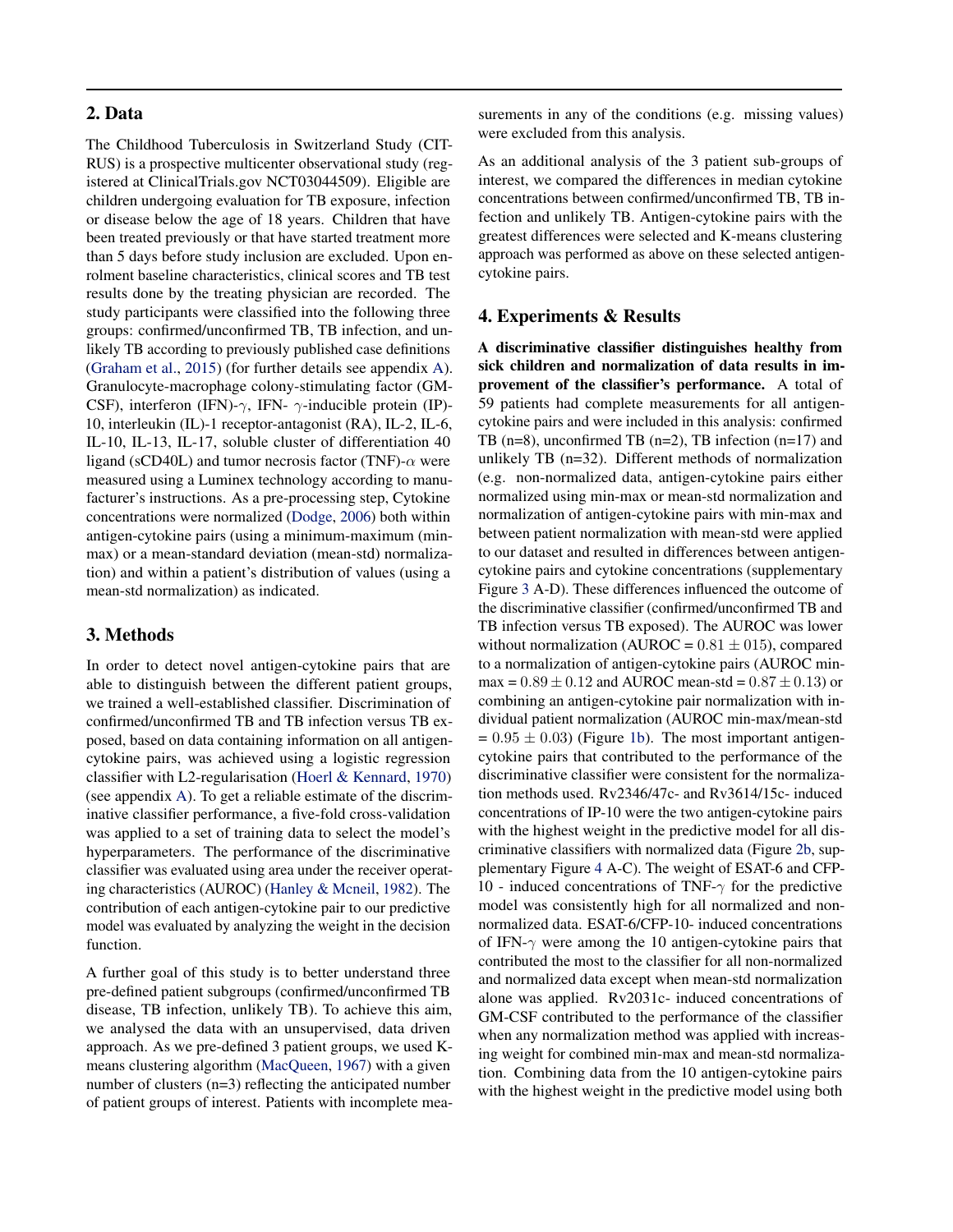<span id="page-3-0"></span>

(a) Cytokine concentrations for individual patients.



(b) Performance of the binary classifier.

Figure 1. Normalization of data contributes to performance of discriminative classifier. Figure 1a shows the cytokine concentrations for individual patients. Results are sorted by patient group and clusters (2, 1 or 0), and antigen-cytokine pairs. Min-max normalization was applied to cytokine-antigen concentrations, mean-std normalization was applied to between-individual measurements (color change from dark blue to light green represents an increase in relative cytokine concentration). Figure 1b shows the AUROC curve of the performance of the binary classifier (confirmed/unconfirmed TB and TB infection versus TB exposed) in 59 patients using different normalization methods: min-max and mean-std; normalization of antigen-cytokine pairs; min-max/mean-std combining an antigen-cytokine pair normalization with individual patient normalization.

min-max and mean-std normalization resulted in AUROC min-max/mean-std =  $0.92 \pm 0.04$  (Figure [2a\)](#page-4-0).

Unsupervised K-means clustering reveals three groups of children that cannot be explained by disease status. We found three clusters which did not overlap with our patient groups (i.e. confirmed & unconfirmed TB, TB infection, unlikely TB) in the unsupervised analysis approach. All three clusters included patients from all study groups. Figure 1a displays normalized cytokine concentrations of antigen-cytokine pairs of all individual patients sorted by cluster (2, 1 or 0). Cluster 0 consisted of 4 confirmed TB, 1 unconfirmed TB, 6 TB infection and 5 unlikely TB patients (median age  $= 8.4, 68.7\%$  male). Cluster 1 consisted of 2 confirmed TB, 0 unconfirmed TB, 2 TB infection and 1 unlikely TB patients (median age = 13.6, 20.0% male). Cluster 2 consisted of 2 confirmed TB, 1 unconfirmed TB, 9 TB infection and 26 unlikely TB patients (median age  $= 7.8, 55.3\%$  male). Clusters could neither be explained by disease classification, nor age, nor gender, nor ethnicity (data not shown). This is a surprising finding which we will investigate in further work.

Supervised K-means clustering based on median cytokine differences between three study groups reveals one group that clustered mainly healthy children but no confirmed TB cases. Greatest differences in median cytokine concentrations between confirmed/unconfirmed TB, TB infection and unlikely TB were observed for: ESAT-6/CFP-10-induced concentrations of GM-CSF, IFN- $\gamma$  and IL-2; Rv0081-induced concentrations of TNF- $\alpha$ ; Rv2389c-induced concentrations of GM-CSF and IP-10; and Rv3614/15c-induced concentrations of IFN- $\gamma$ , IL-2, IP-10 and TNF- $\alpha$  (data not shown). A total of 71 patients had complete measurements for these 10 conditions with the greatest differences and were thus further included in the comparative analysis: confirmed TB (n=10), unconfirmed TB (n=4), TB infection (n=25) and unlikely TB (n=32). Kmeans clustering with these antigen-cytokine pairs resulted in three clusters grouping the majority of unlikely TB patients and none of the confirmed TB patients in cluster 0 (25 out of 32). Only one unlikely TB patient and none of the unconfirmed TB patients were grouped to cluster 2 (6 confirmed TB, 5 TB infection). Cluster 1 consisted of all four study groups with the majority being TB infected (11 out of 24) (supplementary Figure [5](#page-8-0) A-B).

### 5. Discussion & Conclusion

Diagnosis of childhood TB is one of the key challenges for the global epidemic. As current diagnostic tests are insufficient for detection of TB in children, there is an urgent need for novel tests. Our study is unique as it combines the use of the largest number of novel Mycobacterium tuberculosis antigens and cytokine combinations in a childhood TB di-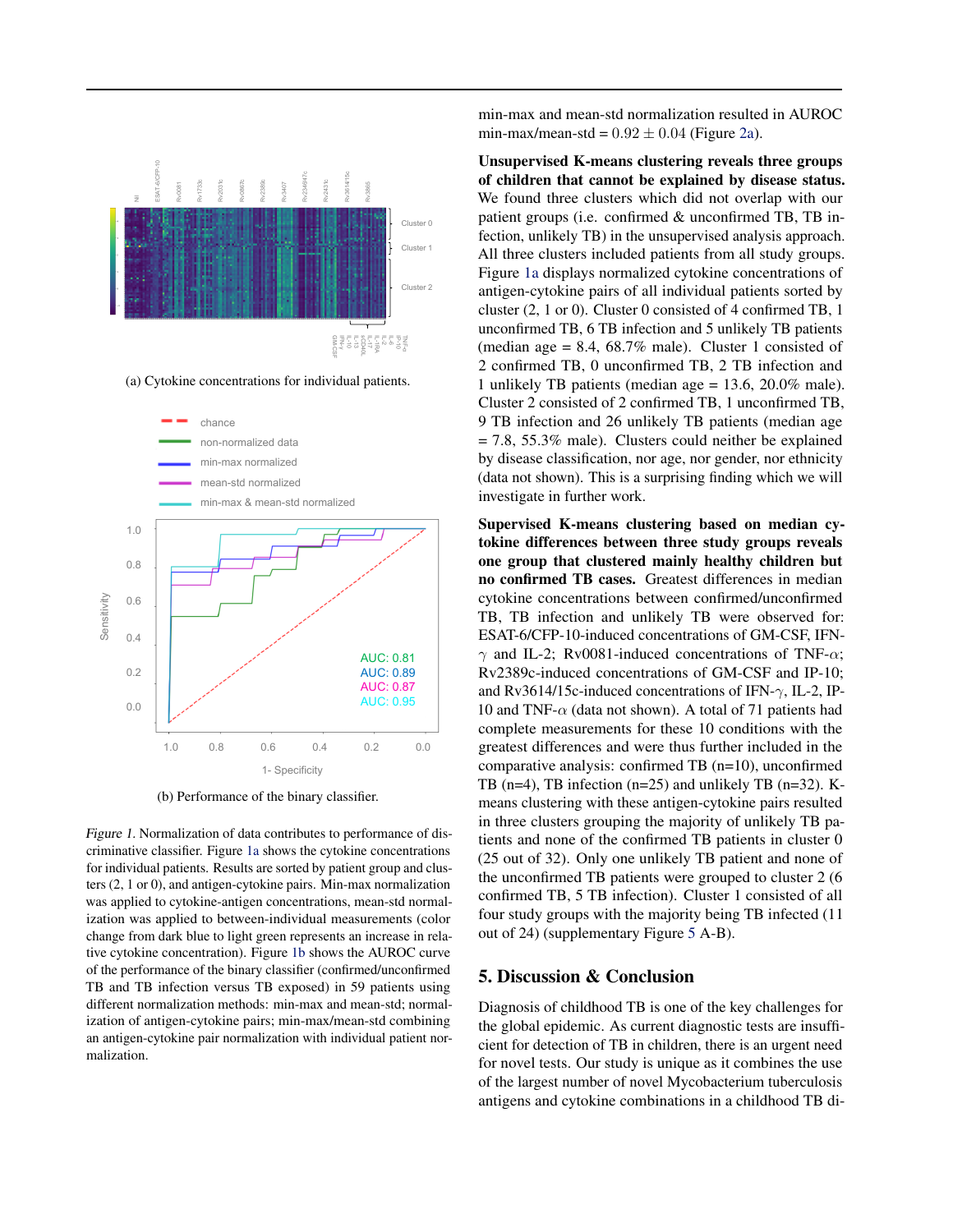<span id="page-4-0"></span>



(a) Performance of binary classifier using the 10 most important features.

(b) 10 antigen-cytokine pairs contributing the most to performance of trained discriminative classifier.

Figure 2. Effect of normalization of antigen-cytokine pairs and normalization for individual patients. Figure 2a shows the performance of binary classifier using the 10 most important features and applying an antigen-cytokine pair normalization (min-max) and a normalization for individual patients (mean-std). Figure 2b shows the 10 antigen-cytokine pairs contributing the most to performance of trained discriminative classifier with min-max normalization of antigen-cytokine pairs and mean-std individual patient normalization.

agnostic study, exploring the results by applying different machine learning algorithms.

We found that IP-10-responses induced by Rv2346/47c and Rv3614/15c were the two most important features to discriminate diseased from healthy individuals. We showed that further cytokines including GM-CSF, IL-2, IL-6, INF- $\gamma$  and TNF- $\alpha$  play an important role during immune responses in TB in children. We also demonstrate the importance of data normalization to reduce bias towards highly expressed cytokines and inter-individual heterogeneity in Mycobacterium tuberculosis- specific immune responses. The standard antigens used in the current available test including ESAT-6 and CFP-10 remain important. Our results, however, clearly show that in addition to IFN- $\gamma$  also IL-6 and TNF- $\alpha$  responses to ESAT-6 and CFP-10 contributed towards distinction of study groups and were among the 10 most important features for the discriminative classifier. Two studies in children also confirm the addition of TNF- $\alpha$  to improve distinction between TB patients and healthy individuals [\(Tebruegge et al.,](#page-5-0) [2015;](#page-5-0) [2019\)](#page-5-0).

In our study we demonstrate the impact of normalization on data with improved performance of a discriminative classifier. Performance was best and most robust when both cytokine-antigen concentrations and between-patient values were normalized. IP-10 concentrations induced by Rv2346/47c and Rv3614/15c were found as major contributors to the performance of the discriminative classifier throughout all normalization methods, likely resulting from high concentrations of this cytokine. However, for cytokines that are not expressed at high concentrations, we show that normalization is highly important. For example, IL-2 and IFN- $\gamma$  concentrations induced by ESAT-6/CFP-10 and Rv3614/15c were only shown to be among the most important features after normalization.

One potential limitation of our study is the sample size which was limited for the two subgroups of TB infection and disease. For optimal training of the classifier and differentiation between TB infection and disease a larger sample size is required. Further studies including a larger number of children are therefore needed to confirm and expand our results. In addition, this study is conducted in a low incidence setting and major factors influencing immune responses such as malnutrition, HIV-infection and other immunocompromising conditions are rare and can therefore not be evaluated.

In conclusion, this is the first study using supervised and unsupervised machine learning algorithms to analyze results from novel Mycobacterium tuberculosis antigens and cytokines for the immunodiagnosis of TB in children. The use of machine learning algorithms is a key tool to evaluate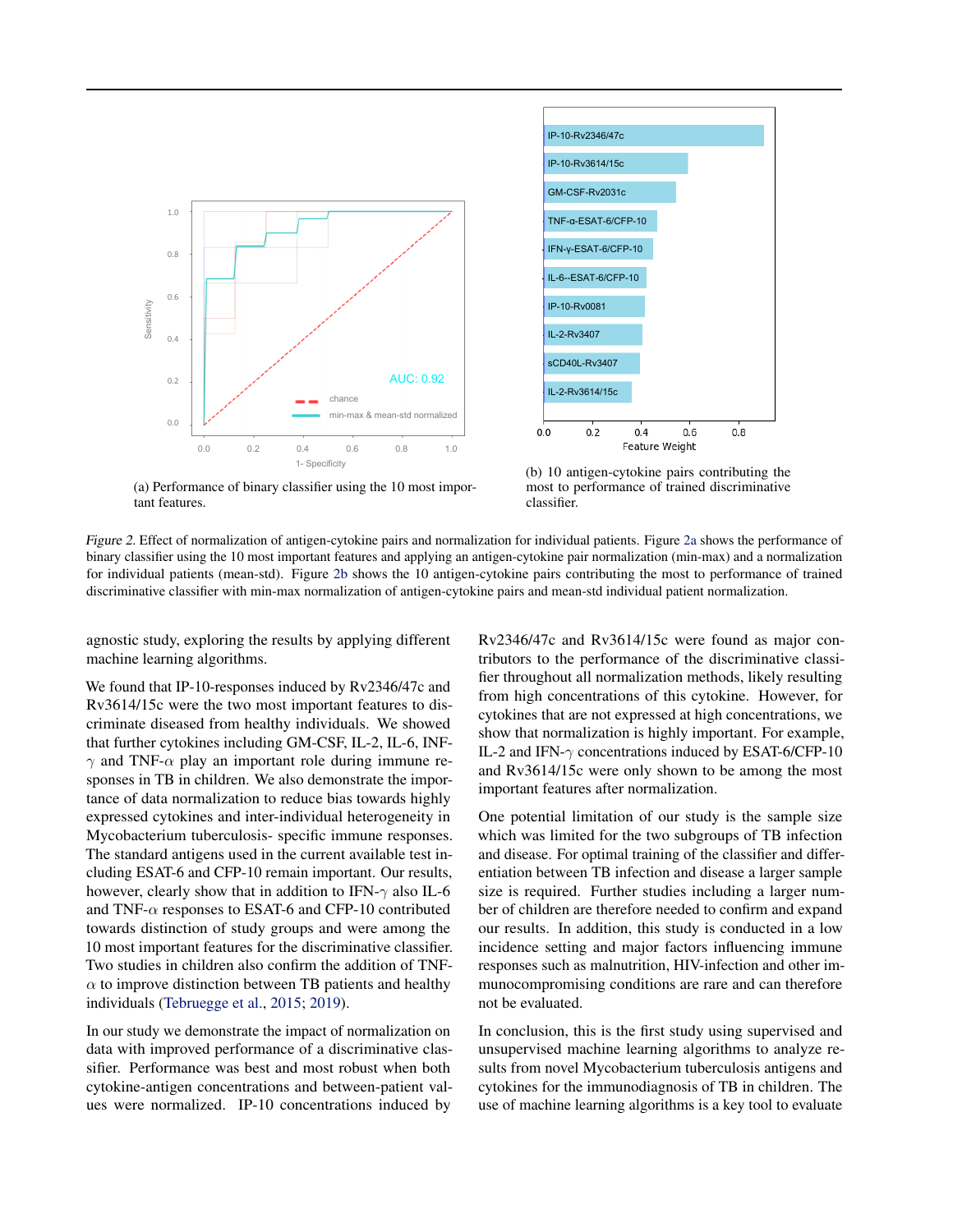<span id="page-5-0"></span>complex immunological datasets. We identified antigencytokine pairs that perform better than the current standard antigen cytokine-pair used in interferon-gamma release assays. These results demonstrate that novel antigen-cytokine pairs have the potential to improve immunodiagnostic tests for tuberculosis in children.

# References

- Diel, R., Loddenkemper, R., and Nienhaus, A. Evidencebased comparison of commercial interferon-gamma release assays for detecting active TB: a metaanalysis. *Chest*, 137(4):952–968, 2010. ISSN 1931- 3543 (Electronic) 0012-3692 (Linking). doi: 10.1378/ chest.09-2350. URL [http://www.ncbi.nlm.nih.](http://www.ncbi.nlm.nih.gov/pubmed/20022968) [gov/pubmed/20022968](http://www.ncbi.nlm.nih.gov/pubmed/20022968).
- Dodge, Y. The Oxford Dictionary of Statistical Terms. *Oxford University*, 2006.
- Graham, S. M., Cuevas, L. E., Jean-Philippe, P., Browning, R., Casenghi, M., Detjen, A. K., Gnanashanmugam, D., Hesseling, A. C., Kampmann, B., Mandalakas, A., and others. Clinical case definitions for classification of intrathoracic tuberculosis in children: an update. *Clinical Infectious Diseases*, 61(suppl\_3):S179-S187, 2015.
- Hanley, J. A. and Mcneil, B. J. The Meaning and Use of the Area Under a Receiver Operating Characterstics (ROC) Curve. *Radiology*, 143(1):29–36, 1982.
- Hoerl, A. E. and Kennard, R. W. Ridge Regression: Biased Estimation for Nonorthogonal Problems. *Technometrics*, 12(1):55–67, 1970.
- MacQueen, J. Some methods for classification and analysis of multivariate observations. *Proceedings of the 5th Berkeley Symposium on Mathematical Statistics and Probability*, (1):281–297, 1967.
- Mandalakas, A. M., Detjen, A. K., Hesseling, A. C., Benedetti, A., and Menzies, D. Interferon-gamma release assays and childhood tuberculosis: systematic review and meta-analysis. *The International journal of tuberculosis and lung disease*, 15(8):1018–1032, 2011.
- Meier, N. R., Jacobsen, M., Ottenhoff, T. H. M., and Ritz, N. A Systematic Review on Novel Mycobacterium tuberculosis Antigens and Their Discriminatory Potential for the Diagnosis of Latent and Active Tuberculosis. *Front Immunol*, 9:2476, 2018. ISSN 1664-3224 (Electronic) 1664-3224 (Linking). doi: 10.3389/fimmu.2018. 02476. URL [http://www.ncbi.nlm.nih.gov/](http://www.ncbi.nlm.nih.gov/pubmed/30473692) [pubmed/30473692](http://www.ncbi.nlm.nih.gov/pubmed/30473692).
- Nemeth, G. O., Nemeth, J., Altpeter, E., and Ritz, N. Epidemiology of childhood tuberculosis in Switzerland be-

tween 1996 and 2011. *European journal of pediatrics*, 173(4):457–462, 2014.

- Perez-Velez, C. M. and Marais, B. J. Tuberculosis in children. *New England Journal of Medicine*, 367(4):348–361, 2012.
- Sollai, S., Galli, L., de Martino, M., and Chiappini, E. Systematic review and meta-analysis on the utility of Interferon-gamma release assays for the diagnosis of Mycobacterium tuberculosis infection in children: a 2013 update. *BMC Infect Dis*, 14 Suppl 1:S6, 2014. ISSN 1471-2334 (Electronic) 1471-2334 (Linking). doi: 10.1186/1471-2334-14-S1-S6. URL [http://www.](http://www.ncbi.nlm.nih.gov/pubmed/24564486) [ncbi.nlm.nih.gov/pubmed/24564486](http://www.ncbi.nlm.nih.gov/pubmed/24564486).
- Tebruegge, M., Dutta, B., Donath, S., Ritz, N., Forbes, B., Camacho-Badilla, K., Clifford, V., Zufferey, C., Robins-Browne, R., Hanekom, W., and others. Mycobacteriaspecific cytokine responses detect tuberculosis infection and distinguish latent from active tuberculosis. *American journal of respiratory and critical care medicine*, 192(4): 485–499, 2015.
- Tebruegge, M., Ritz, N., Donath, S., Dutta, B., Forbes, B., Clifford, V., Zufferey, C., De Rose, R., Robins-Browne, R. M., Graham, S., and others. Mycobacteria-specific mono-and polyfunctional CD4+ T cell profiles in children with latent and active tuberculosis: a prospective proof-ofconcept study. *Frontiers in immunology*, 10:431, 2019.
- Walzl, G., Ronacher, K., Hanekom, W., Scriba, T. J., and Zumla, A. Immunological biomarkers of tuberculosis. *Nat Rev Immunol*, 11(5):343–354, 2011. ISSN 1474- 1741 (Electronic) 1474-1733 (Linking). doi: 10.1038/ nri2960. URL [http://www.ncbi.nlm.nih.gov/](http://www.ncbi.nlm.nih.gov/pubmed/21475309) [pubmed/21475309](http://www.ncbi.nlm.nih.gov/pubmed/21475309).
- WHO. Roadmap for childhood tuberculosis towards zero deaths. 2013. URL [https://www.who.int/tb/](https://www.who.int/tb/publications/tb-childhoodroadmap/en/) [publications/tb-childhoodroadmap/en/](https://www.who.int/tb/publications/tb-childhoodroadmap/en/).
- WHO. *Global tuberculosis report 2018*. World Health Organization, 2018a.
- WHO. Roadmap towards ending TB in children and adolescents. 2018b.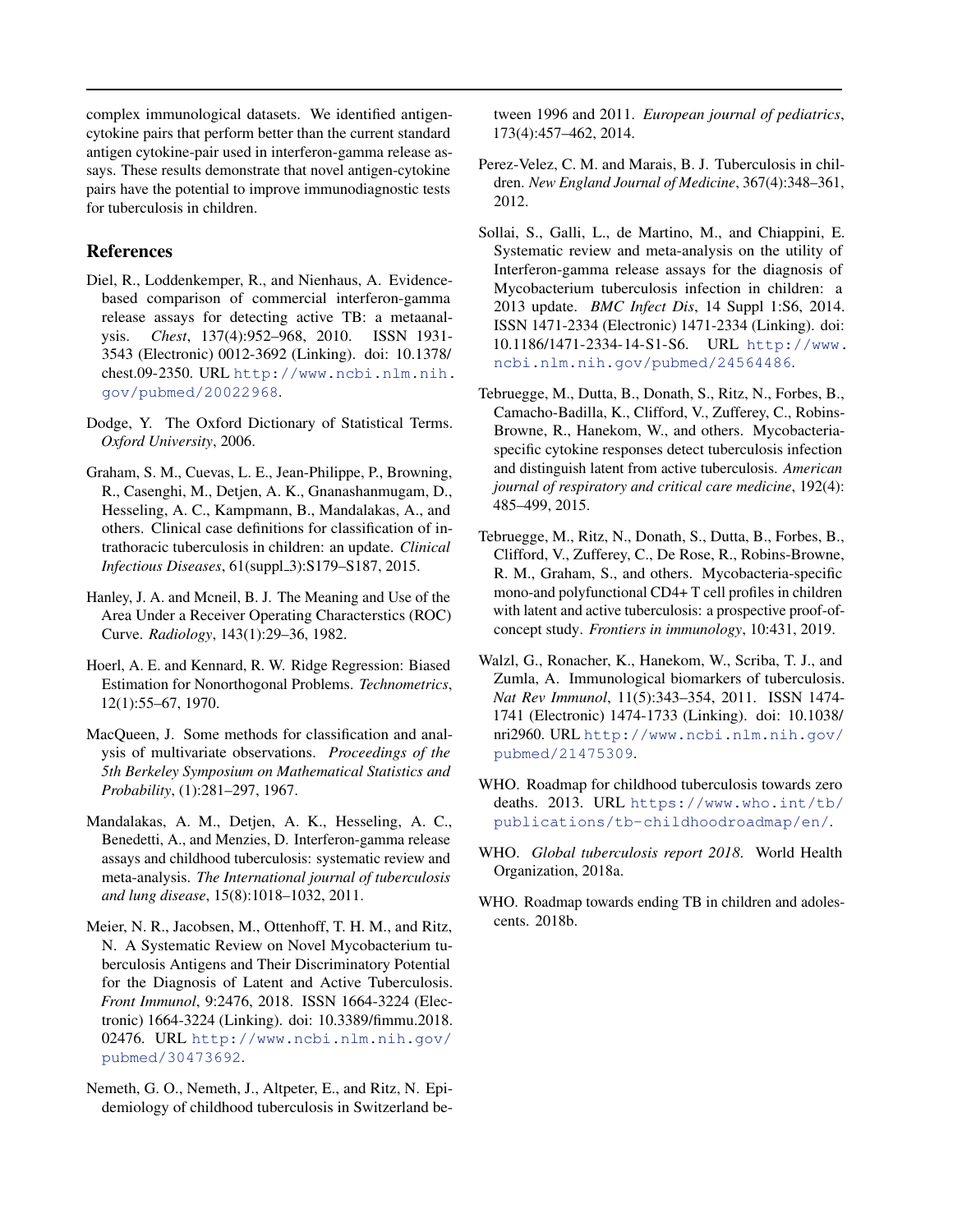# <span id="page-6-0"></span>A. Methods

#### A.1. Study design, setting and population

The CITRUS study is registered at ClinicalTrials.gov (NCT03044509) and was approved by the ethics committees of all different study centers and written consent was obtained from all participants and/or their legal representatives (lead ethics Ethikkommission Nordwest- und Zentralschweiz 2016-01094). Baseline characteristics recorded upon enrollment include information on country of birth, age, ethnicity, Bacille Calmette-Guérin immunization status, nutritional status, medical history. Participants are managed according to current Swiss guidelines by the local treating team. The study participants were classified into the following groups confirmed TB (microbiologically confirmed TB disease using culture or nucleic acid amplification techniques), unconfirmed TB (no microbiological proof of TB but symptoms and/or a chest radiograph suggestive of TB and/or routine immunologic evidence of TB by TST ( $\geq 5mm$ ) or positive IGRA), TB infection (criteria for confirmed and unconfirmed TB not met but routine immunologic evidence of TB by TST ( $> 5mm$ ) or positive IGRA), unlikely TB (exposed healthy children that did not meet the above criteria and had no immunologic evidence of TB by routine TST ( $\leq 5mm$ ) or negative IGRA) according to previously published case definitions by [\(Graham et al.,](#page-5-0) [2015\)](#page-5-0).

# A.2. Cytokine measurement

Cytokine concentrations were calculated using a standard curve (5-parameter logistic regression). Concentrations of unstimulated samples served as background and were subtracted from antigen- and mitogen-induced cytokine concentrations. Measurements above or below the limit of quantification (calibration range: 3.2-10'000 pg/ml) were set to 0.1 pg/ml for the lower and to 10'000 pg/ml for the upper limit of quantification.

# A.3. Normalization of Data

A min-max normalization, called min-max feature scaling, was applied to the dataset by mapping the entire range of cytokine concentrations to the range [0,1] for every pair. A mean-std normalization, was applied to the dataset by transforming the distribution of cytokine concentrations of every patient to have a mean of zero and a standard deviation of 1.

#### A.4. Discriminative Classification

L2-regularisation: By adding the L2 norm of the coefficients to the loss function, we reduce the model complexity as the regularization term enforces a shrinking of the coefficients. Large weights in the model are penalized, which helps in

reducing overfitting. Five-fold cross-validation: the dataset was split into five equally sized parts, for the model to be trained on four parts and tested on one. This was repeated for all combinations of subsets for a single set of hyperparameters to report a more stable and reliable estimate of the model's predictive power. All data was analyzed using Python (version 3.6) including the python libraries Pandas (version 0.24), Scikit-learn (version 0.21) and Numpy (version 1.16). The plots were generated using the Python library Matplotlib (version 3.0)

# B. Additional Figures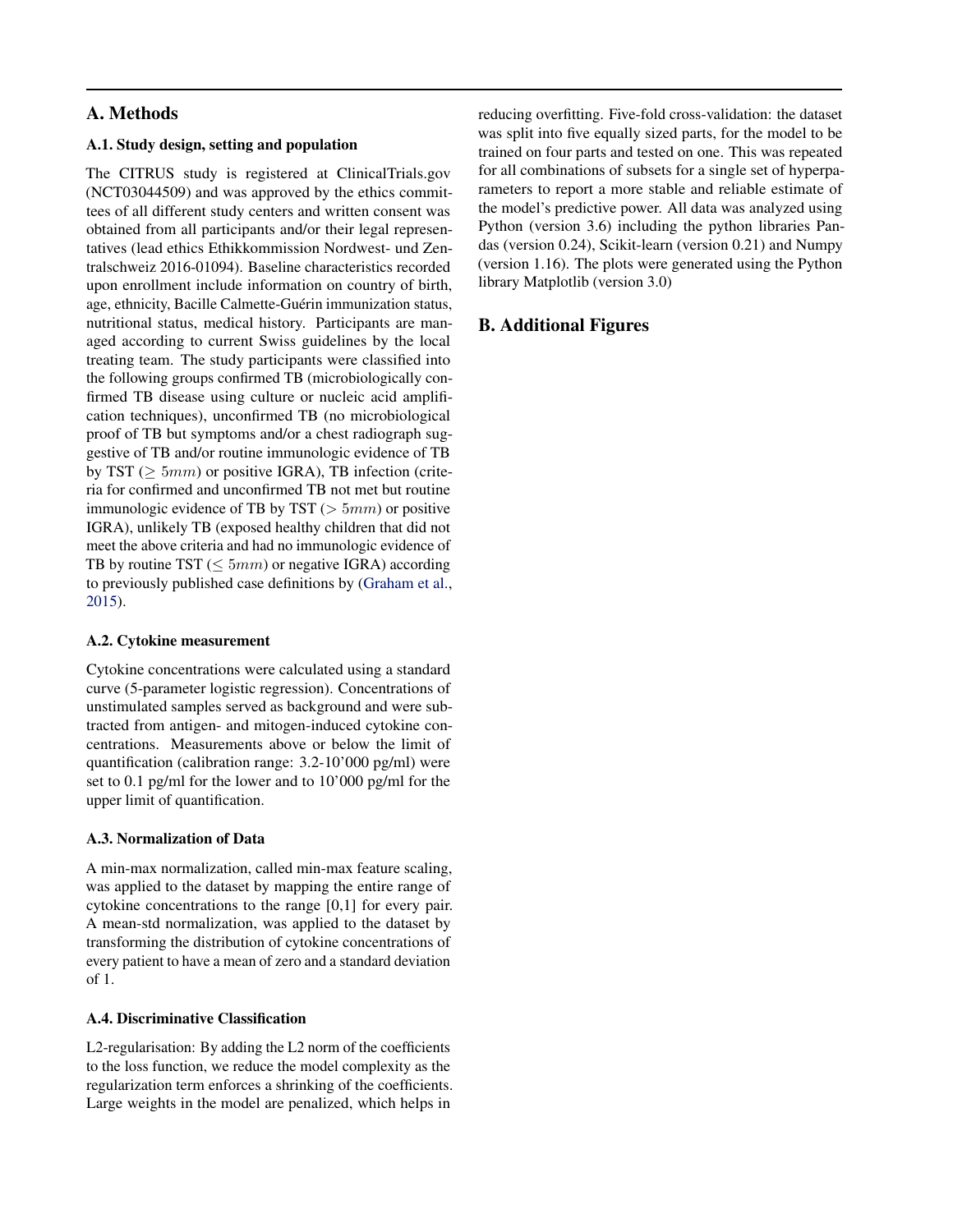<span id="page-7-0"></span>

Figure 3. relative median cytokine concentrations, (color change from dark blue to light green indicates an increase in relative cytokine concentration). Non-normalized data (A), min-max normalized data (B), mean-std normalized data (C), min-max normalized and mean-std normalized (between individuals) data (D).